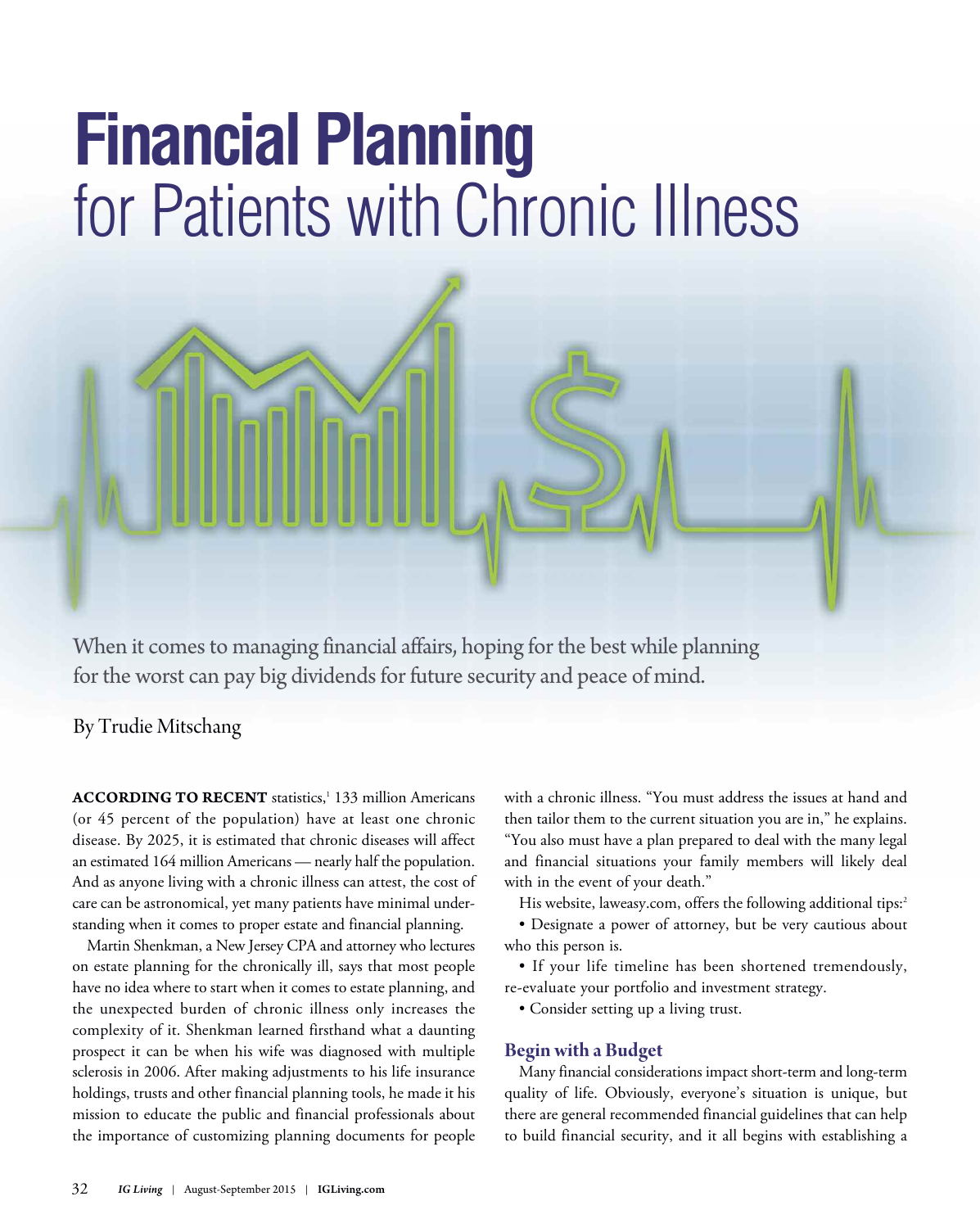realistic budget. A budget is a useful financial tool for anyone, but it's especially valuable for those with a chronic illness because it serves as a foundation for all other financial decisions. Both income and expenses may change if an individual is unable to work or if medical costs rise, and it's highly likely there will be unexpected medical costs related to the chronic condition.

Prior to crunching numbers, the first task, although unpleasant, involves learning as much as possible about the likely progression and symptoms of the illness so that informed decisions can be made. For example, home healthcare might be required at some point. If a wheelchair will be needed, money may be required to widen doorways or to make additional home modifications. Retirement may come earlier than planned, or a spouse may need to leave work to be the caregiver. Knowing this information, a financial adviser can adjust an individual's investment portfolio and budget to prepare for projected costs. And an estate planning lawyer can revise the power of attorney and healthcare directives to address specific potential disabilities related to illness.

Cyndi Hutchins, director of financial gerontology at Bank of America Merrill Lynch, suggests setting up separate reserves to pay for future healthcare expenses such as shifting assets toward income investments like bonds. Another possibility is setting up a deferred annuity that could kick in down the road when living expenses related to illness are expected to rise. "These types of investments allow you to turn on the income stream when you need it," she says.<sup>3</sup>

Keeping good records is also important. For example, it is a good idea to set up a system to help track medical expenses and insurance claims. And, a list of instructions that includes where to find important household and financial information can be prepared for a trusted friend or relative who can access it in an emergency.

Another step to consider is streamlining finances by consolidating various accounts. Having everything in one place can make it easier and quicker for an individual or a trusted advisor to manage. One time-saving step is to set up automatic bill payment or online banking. This will not only save time each month, it will also help to track expenses and see where all the money goes.

# **The Art of Cutting Costs**

Many chronic illnesses require expensive medicines. Financial experts advise those on Medicare to review the Part D prescription drug or Advantage plan after diagnosis to see if it would be advantageous to make adjustments to health plans. If Medicare isn't an option, an insurance broker can help find a plan that covers much of the drug costs. When it comes to healthcare exchanges, individuals should be sure to do their homework. A study by HealthPocket.com<sup>4</sup> found that average out-of-pocket costs for patients taking one of five common specialty drugs were lowest for platinum plans, even though those plans charge higher premiums than gold, silver and bronze plans.

Some foundations, states and drug companies offer programs that pay for out-of-pocket costs insurance doesn't cover. If an individual qualifies, he or she can get discounts, help with co-payments or several months of free prescriptions. Some programs require proof of financial need, while others don't. "It all depends on the drug, the company and the condition," says Tricia Blazier, personal financial planning manager at Allsup, a firm that helps people get disability and healthcare benefits. <sup>3</sup> Links to programs can be found at the Partnership for Prescription Assistance [\(www.pparx.org\)](https://www.pparx.org/) and at RxAssist [\(www.rxassist.org\)](http://rxassist.org/). Specific disease organizations may also offer financial help.

# **The Ins and Outs of Insurance**

Understanding insurance coverage and making sure the right kind is purchased is essential. A study by Prudential Insurance titled "The 5 Ws of Chronic Illness Care"<sup>5</sup> explores important steps individuals can take to mitigate the financial impact of a chronic illness, with an emphasis on having the correct insurance products and coverage in place. According to the study, some considerations to keep in mind include:

• Cost: How much will the product cost? Is it a one-time payment or are payments ongoing? Are the costs fixed or can they increase? If the cost is affordable now, will it still be in retirement, when income is more likely to be fixed?

• Access: How easily and quickly can funds be accessed?

• Payment flexibility: Does the product provide payments in the form of reimbursements for only qualified medical expenses, or does it provide funds that can be used for any expenses once the requirements have been met?

• Duration and continuity: How long will insurance coverage last — for a lifetime or for a set time period? Is there a limit to how long an individual can use it once payments begin? How long will the payments last once they have begun? Can payments be started and stopped while coverage is maintained?

• Amount: Is the coverage based on a set amount or time period? What happens if the amount isn't enough for an illness?

• Prioritizing and adding layers of protection: Just as there is no one product that perfectly addresses all the issues of chronic illness care costs, there probably isn't one product on the market that is perfect for each person. Therefore, a product should be chosen based on priorities, and more than one layer of coverage may help address all priorities, although this approach can be more costly.

Types of insurance to consider depend on specific circumstances,